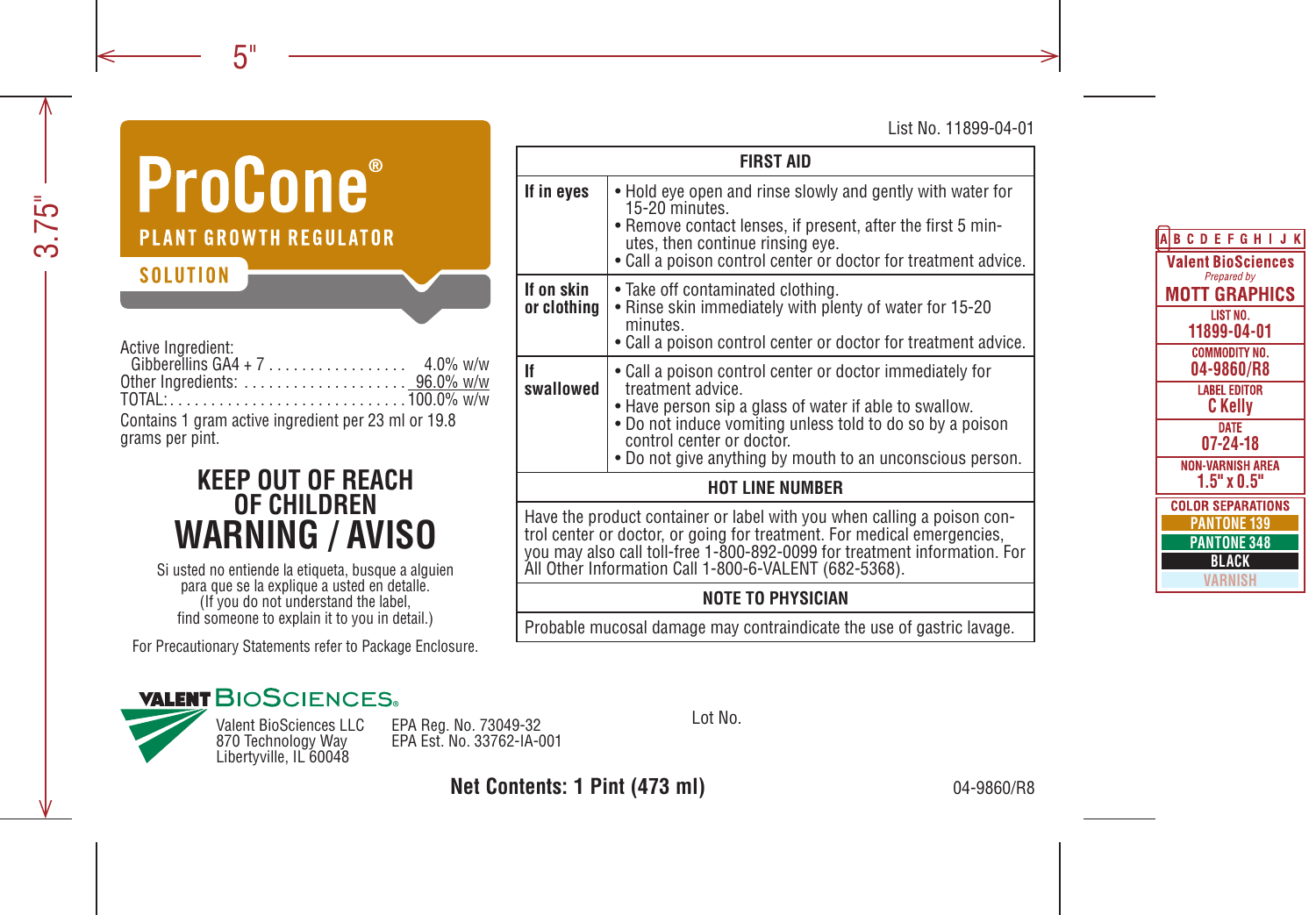# **ProCone® PLANT GROWTH REGULATOR SOLUTION**

#### **Active Ingredient:**

Gibberellins  $GA4 + 7$ ...... 4.0% w/w Other Ingredients:  $\dots\dots\dots\dots\frac{96.0\%$  w/w TOTAL:. . 100.0% w/w Contains 1 gram active ingredient per 23 ml or 19.8 grams per pint.

# **KEEP OUT OF REACH OF CHILDREN WARNING/AVISO**

Si usted no entiende la etiqueta, busque a alguien para que se la explique a usted en detalle. (If you do not understand the label, find someone to explain it to you in detail.)

EPA Reg. No. 73049-32 EPA Est. No. 33762-IA-001

| <b>FIRST AID</b>             |                                                                                                                                                                                                                                                                                                              |  |  |  |
|------------------------------|--------------------------------------------------------------------------------------------------------------------------------------------------------------------------------------------------------------------------------------------------------------------------------------------------------------|--|--|--|
| If in eyes                   | Hold eye open and rinse slowly<br>and gently with water for 15-20<br>minutes.<br>• Remove contact lenses, if pres-<br>ent, after the first 5 minutes,<br>then continue rinsing eye.<br>. Call a poison control center or<br>doctor for treatment advice.                                                     |  |  |  |
| If on<br>skin or<br>clothing | • Take off contaminated clothing.<br>• Rinse skin immediately with plen-<br>ty of water for 15-20 minutes.<br>• Call a poison control center or<br>doctor for treatment advice.                                                                                                                              |  |  |  |
| lf<br>swallowed              | • Call a poison control center<br>or doctor immediately for treat-<br>ment advice.<br>• Have person sip a glass of water<br>if able to swallow.<br>• Do not induce vomiting unless<br>told to do so by a poison control<br>center or doctor.<br>• Do not give anything by mouth<br>to an unconscious person. |  |  |  |

(continued)

# **FIRST AID** (continued) **HOT LINE NUMBER**

Have the product container or label with you when calling a poison control center or doctor, or going for treatment. For medical emergencies, you may also call toll-free 1-800- 892-0099 for treatment information. For All Other Information Call 1-800-6-VALENT (682- 5368).

# **NOTE TO PHYSICIAN**

Probable mucosal damage may contraindicate the use of gastric lavage.

#### **PRECAUTIONARY STATEMENTS HAZARD TO HUMANS & DOMESTIC ANIMALS**

## **WARNING**

Causes substantial but temporary eye injury. Harmful if swallowed or absorbed through skin. Wear goggles and face shield. Do not get in eyes or on clothing. Avoid contact with skin. Wash thoroughly with soap and water after handling. Remove contaminated clothing and wash clothing before reuse.

#### **Personal Protective Equipment (PPE)**

Some materials that are chemical-resistant to this product are listed below. If you want more options, follow the instructions for Category C on an EPA chemical resistance category selection chart.

Applicators and other handlers must wear:

- Long-sleeved shirt and long pants.
- Chemical resistant gloves, such as barrier laminate, or butyl rubber, or nitrile rubber, or viton, or polyvinyl chloride (PVC), or neoprene rubber.
- Shoes plus socks.
- Protective eyewear.

Discard clothing and other absorbent materials that have been drenched or heavily contaminated with this product's concentrate. Do not reuse them. Follow manufacturer's instructions for cleaning/maintaining PPE. If no such instructions for washables, use detergent and hot water. Keep and wash PPE separately from other laundry.

#### **User Safety Recommendations** Users should:

- Wash hands before eating, drinking, chewing gum, using tobacco or using the toilet.
	- Remove clothing immediately if pesticide gets inside. Then wash thoroughly and put on clean clothing.
- Remove PPE immediately after handling this product. Wash the outside of gloves before removing. As soon as possible, wash thoroughly and change into clean clothing.

## **ENVIRONMENTAL HAZARDS**

Do not apply directly to water, or to areas where surface water is present or to intertidal areas below the mean high water mark. Do not contaminate water when cleaning equipment or disposing of equipment washwaters or rinsate.

## **DIRECTIONS FOR USE**

It is a violation of Federal law to use this product in a manner inconsistent with its labeling. Do not apply this product in a way that will contact workers or other persons, either directly or through drift. Only protected handlers may be in the area during application. For any requirements specific to your State or Tribe, consult the agency responsible for pesticide regulations.

#### **AGRICULTURAL USE REQUIREMENTS**

Use this product only in accordance with its labeling and with the Worker Protection Standard, 40 CFR Part 170. This Standard contains requirements for the protection of agricultural workers on farms, forests, nurseries, and greenhouses, and handlers of agricultural pesticides. It contains requirements for training, decontamination, notification, and emergency assistance. It also contains specific instructions and exceptions pertaining to the statements on this label about personal protective equipment (PPE), and restricted entry interval. The requirements in this box only apply to uses of this product that are covered by the Worker Protection Standard.

Do not enter or allow worker entry into foliar-treated areas during the restricted entry interval (REI) of 12 hours. Exception: if the product is tree-injected or topically applied to single buds, the Worker Protection Standard, under certain circumstances, allows workers to enter the treated area if there will be no contact with anything that has been treated.

PPE required for early entry to treated areas that is permitted under the Worker Protection Standard and that involves contact with anything that has been treated, such as plants, soil, or water is:

• Coveralls.

- Chemical resistant gloves, such as barrier laminate, or butyl rubber, or nitrile rubber, or viton, or polyvinyl chloride (PVC), or neoprene rubber.
- Shoes plus socks.
- Protective eyewear.

# **STORAGE AND DISPOSAL**

Do not contaminate water, food or feed by storage or disposal.

**PESTICIDE STORAGE:** Store below 77°F (25°C). Keep containers tightly closed when not in use. Do not freeze.

**PESTICIDE DISPOSAL:** Wastes resulting from use of this product may be disposed of on site or at an approved waste disposal facility.

**CONTAINER DISPOSAL:** Nonrefillable container. Do not reuse or refill this container. Triple rinse container (or equivalent) promptly after emptying. Triple rinse as follows: Empty the remaining contents into application equipment or a mix tank and drain for 10 seconds after the flow begins to drip. Fill the container 1/4 full with water and recap. Shake for 10 seconds. Pour rinsate into application equipment or a mix tank or store rinsate for later use or disposal. Drain for 10 seconds after the flow begins to drip. Repeat this procedure two more times. Offer for recycling if available. If recycling is not available puncture and dispose of the container in a sanitary landfill, or by other procedures approved by state and local authorities.

## **GENERAL INFORMATION**

#### **PROMOTION OF MALE AND FEMALE CONEBUD FORMATION OF MATURE TREES, SEEDLINGS AND GRAFTED OR ROOTED PROPAGULES OF PINACEAE FAMILY CONIFER SPECIES.**

ProCone is a plant growth regulator formulation containing gibberellins GA4 + 7 that may promote pollen and seed cone (strobilus) production for tree improvement programs and operational seed orchards. ProCone can be used on mature trees, seedlings, and grafted or rooted propagules of most conifer species of the family Pinaceae. ProCone may not be applied to Genus *Pinyon* (pine nuts). Timing is critical for optimal promotion of seed and pollen cone formation. Based on application timing, ProCone can differentially stimulate pollen or seed flowering of a number of conifer species. Response can be influenced by application technique and cultural practices. Application can be made: (1) topically to the terminal bud; (2) by injection into the main stem xylem-conducting tissue of developing shoots; (3) or by foliar spray applied to shoots, branches, and whole crowns of trees. Environmental factors such as light intensity, temperature, soil moisture, and nutrition may affect the response. For optimal response, ProCone should be used in conjunction with an appropriate cultural treatment program (which is also known to promote flowering).